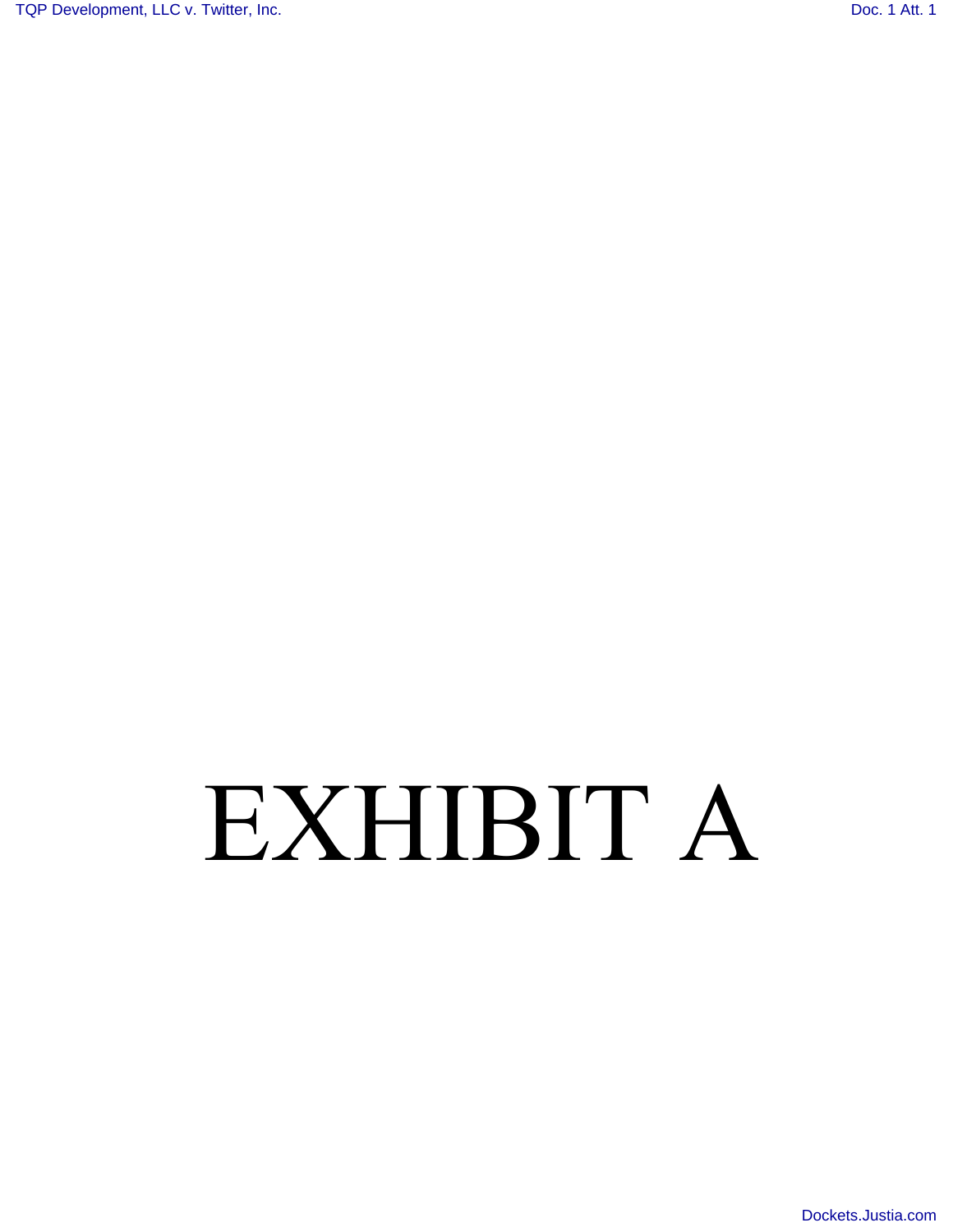## 111111111111111111111111111111111111111111111111111111111111111111111111111 USOO5412730A

# United States Patent

# Jones

- [54] ENCRYPTED DATA TRANSMISSION SYSTEM EMPLOYING MEANS FOR RANDOMLY ALTERING THE ENCRYPTION **KEYS**
- [75] Inventor: Michael F. Jones, Nashua, N.H.
- [73] Assignee: Telequip Corporation, Hollis, N.H.
- [21] Appl. No.: 872,674
- [22] Filed: Apr. 23, 1992

# Related U.S. Application Data

- [63] Continuation-in-part of Ser. No. 418,178, Oct. 6, 1989, abandoned.
- [51] Int. Cl.6 ............................................... H04L 9/00
- [52] U.S. Cl •.......................................... 380/46; 380/9;
- 380/21; 380/29; 380/49 [58] Field of Search ................... 380/9, 20, 21, 43, 44,
- 380/49,50,18,46,29

# [56] References Cited

# U.S. PATENT DOCUMENTS

4,985,919 1/1991 Naruse et aI ....................... 380/9 X

[11] Patent Number: 5,412,730 [45] Date of Patent: May 2, 1995

*Primary Examiner-Bernarr* E. Gregory *Attorney, Agent, or Firm-Allegretti* & Witcoff, Ltd.

# [57] ABSTRACT

A modem suitable for transmitting encrypted data over voice-grade telephone line. The modem is implemented by the combination of integrated circuit components including a microprocessor, a serial communications controller which communicates with connected data terminal equipment, and a modulator/demodulator for translating between voice band tone signals and digital data. Pseudo random number generators are employed at both the transmitting and receiving stations to supply identical sequences of encryption keys to a transmitting encoder and a receiving decoder. An initial random number seed value is made available to both stations. The random number generators are advanced at times determined by predetermined characteristics of the data being transmitted so that, after transmission has taken place, the common encryption key can be known only to the transmitting and receiving stations.

# 2 Claims, 5 Drawing Sheets

Microfiche Appendix Included (2 Microfiche, 119 Pages)

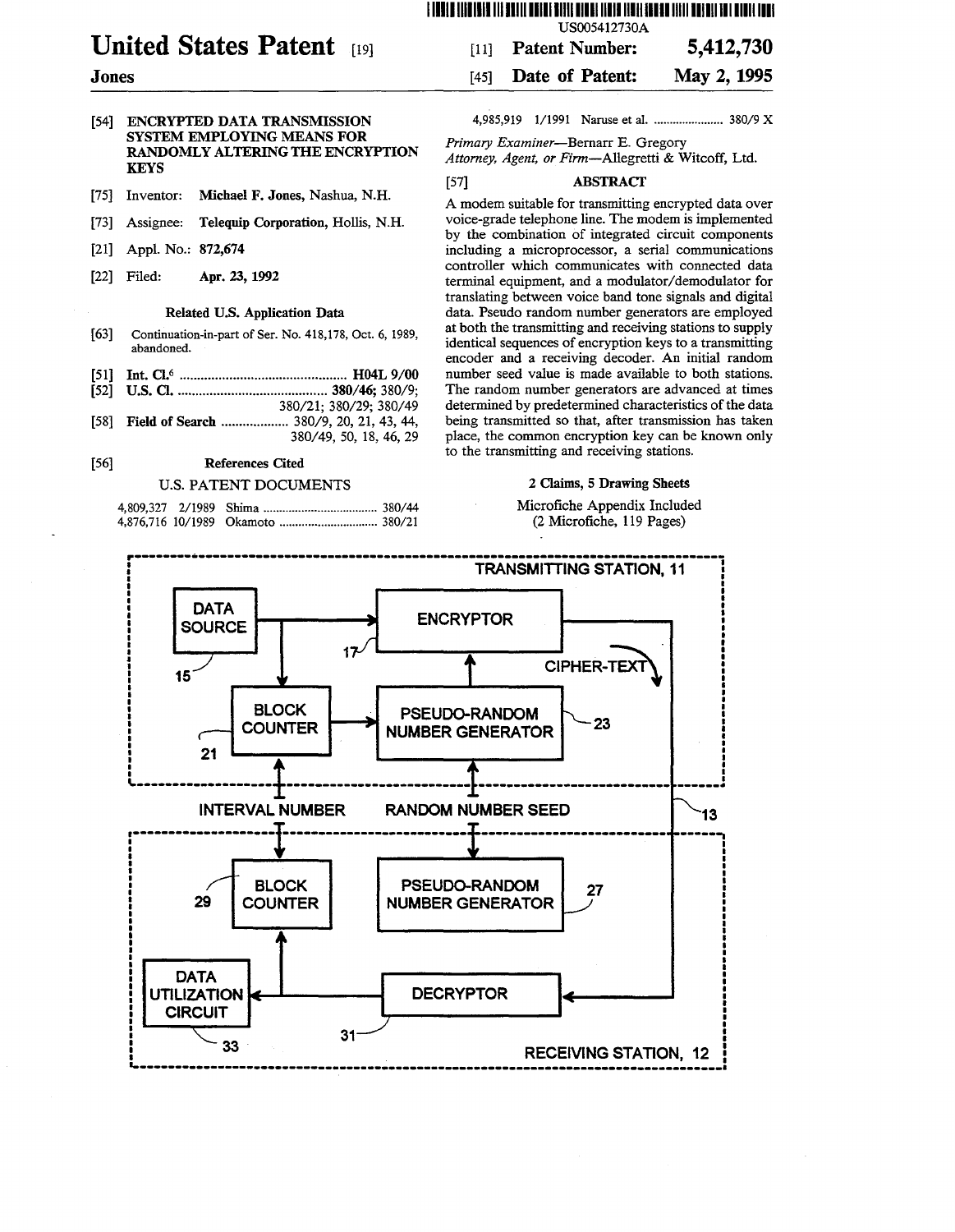*r-----------------------------------------------------***-----------------------------** TRANSMITTING STATION, <sup>11</sup> DATA ... BOURCE **... ENCRYPTOR**  $17$  $\begin{array}{c|c|c|c|c|c} \hline \text{15} & \text{16} & \text{16} & \text{17} & \text{18} \ \hline \end{array}$  $\overline{\text{BLOCK}}$  PSEUDO-RANDOM  $\overline{\smash{\big)}_{23}}$ 21 COUNTER NUMBER GENERATOR  $-1$ INTERVAL NUMBER RANDOM NUMBER SEED  $\begin{bmatrix} 1 & 1 & 1 \\ 1 & 2 & 3 \end{bmatrix}$ ------------------~~--------------------------];-------------------------- ------'") BLOCK | PSEUDO-RANDOM | 27<br>
29 COUNTER | NUMBER GENERATOR **NUMBER GENERATOR** ~ DATA<br>UTILIZATION **DECRYPTOR CIRCUIT** 33 31 31 RECEIVING STATION, 12 ~---------------------------------------------------------------------------------- **Fig. 1** 

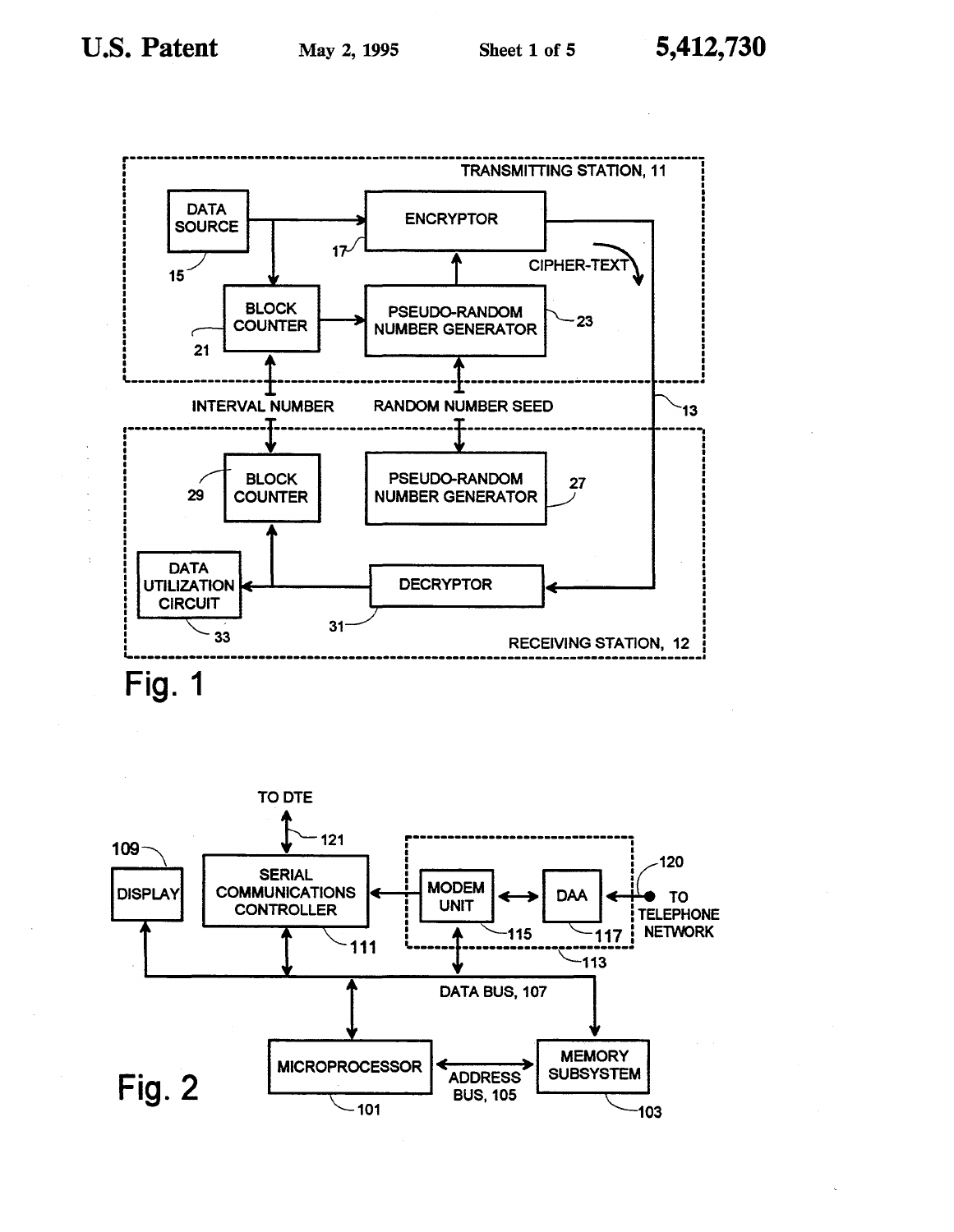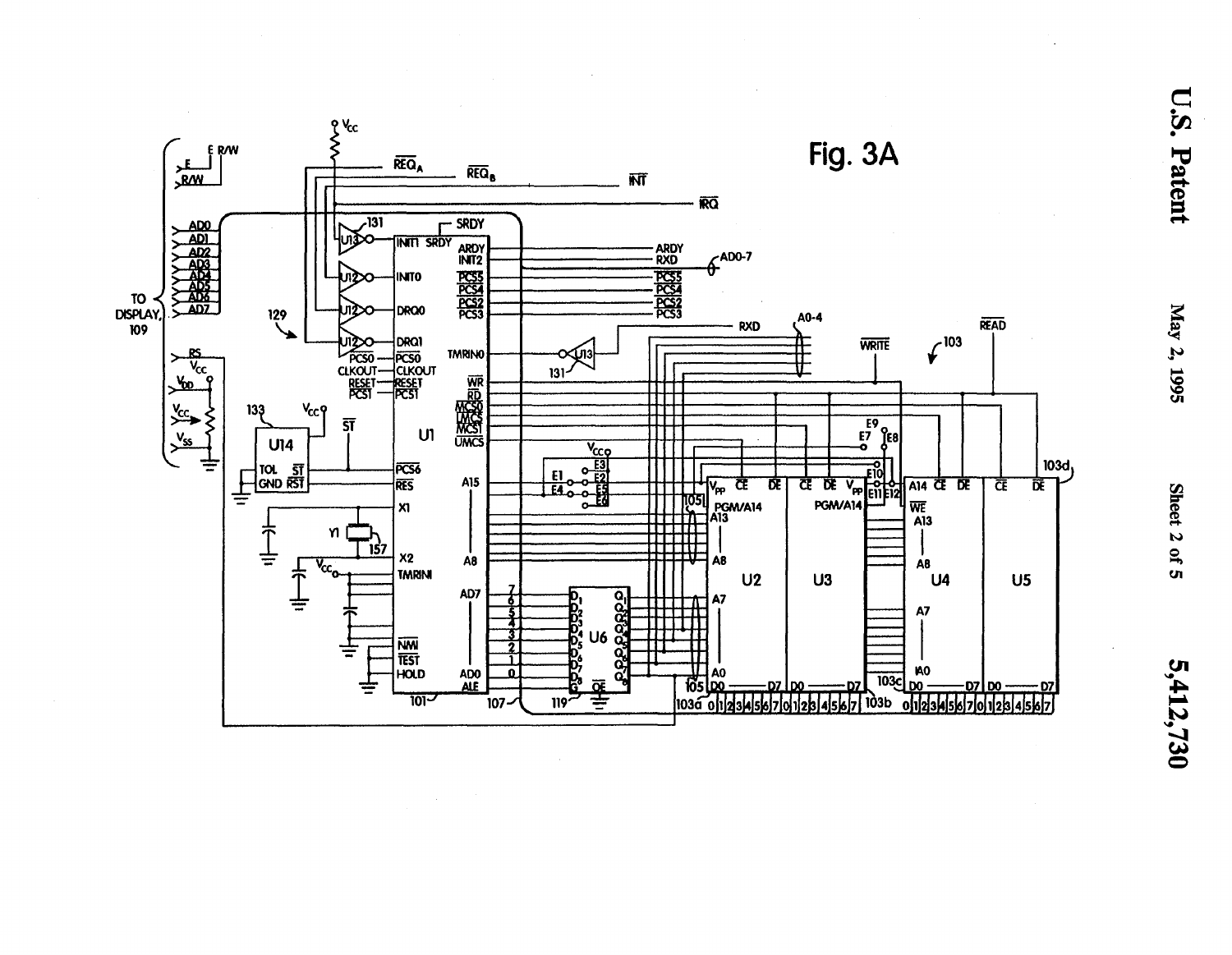

**U.S. Patent**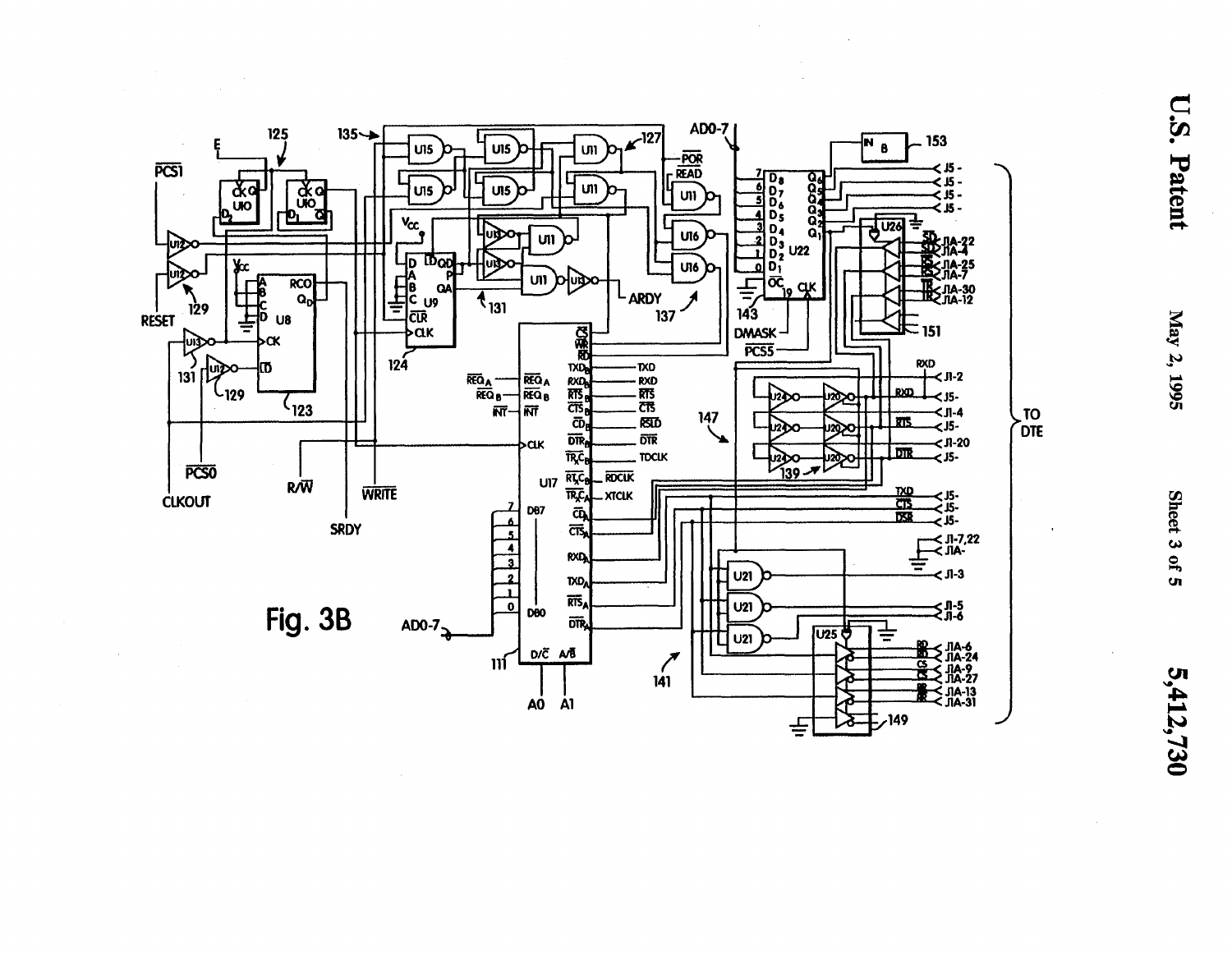

U.S. Patent

May 2, 1995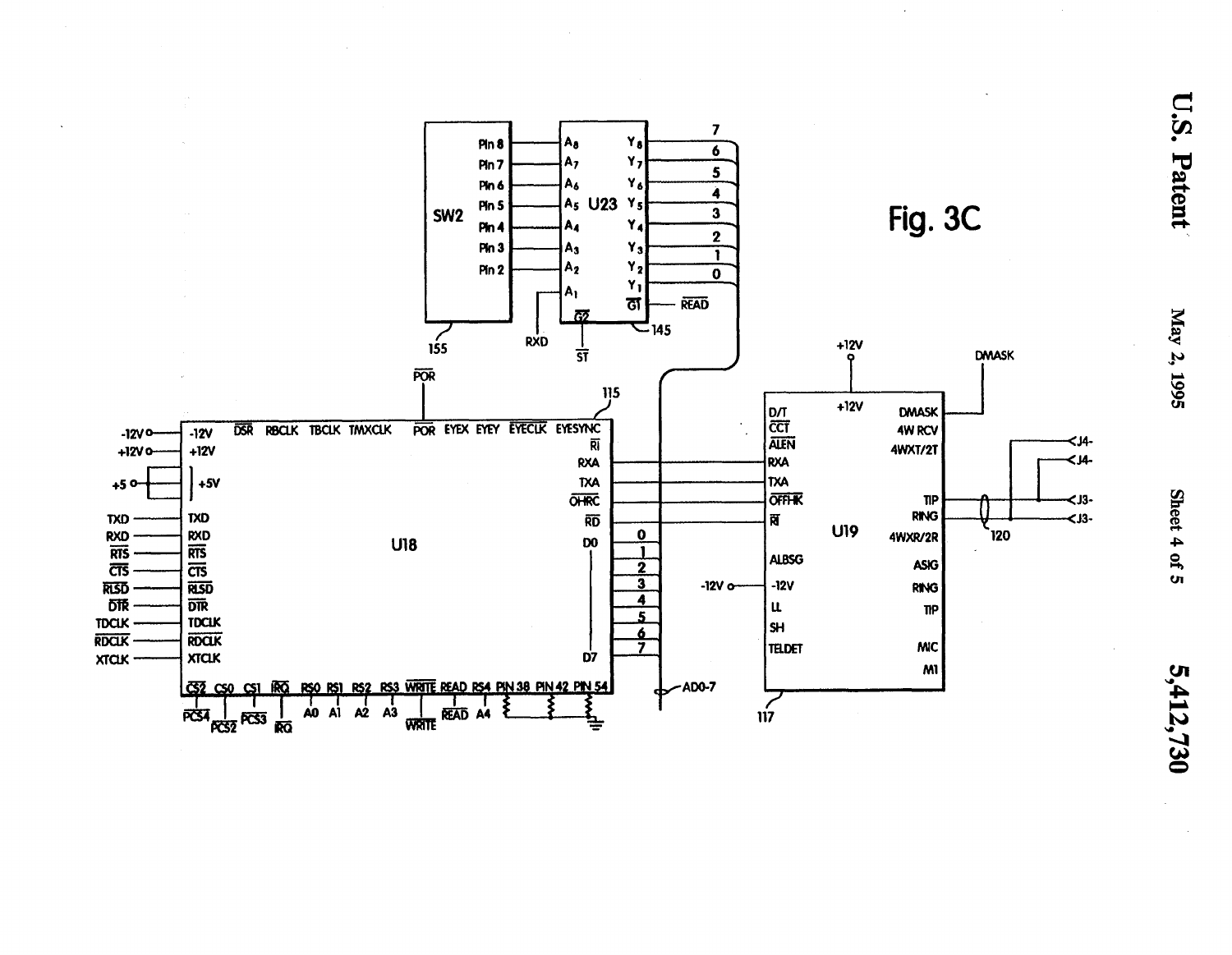

Fig. 4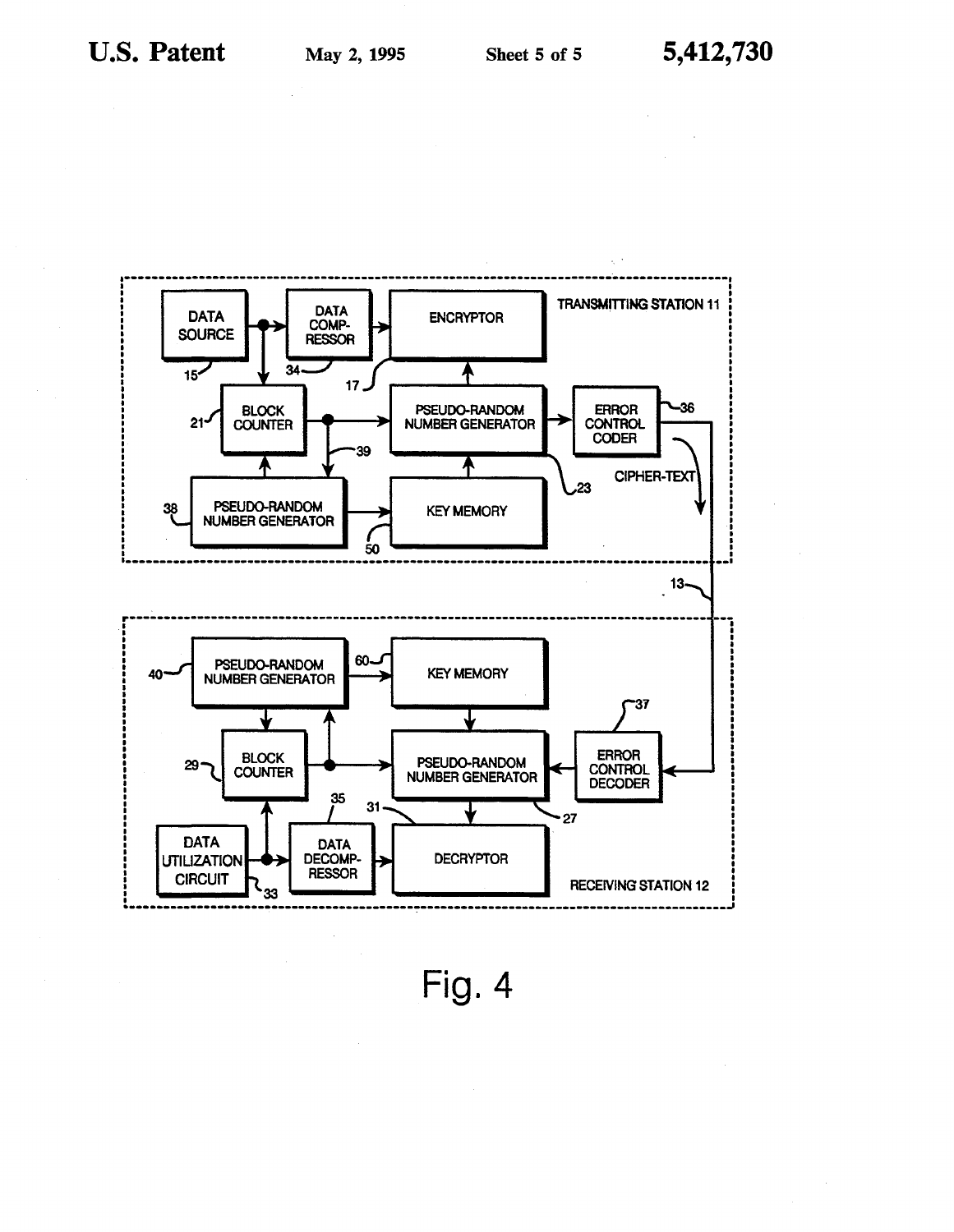#### ENCRYPTED DATA TRANSMISSION SYSTEM EMPLOYING MEANS FOR RANDOMLY ALTERING THE ENCRYPTION KEYS

## BACKGROUND OF THE INVENTION

This is a continuation-in-part of application Ser. No. 07/418,178 filed on Oct. 6, 1989.

A computer program listing is submitted herewith as a microfiche appendix having 119 frames on 2 micro- 10 fiche.

This invention relates to data transmissions systems and, more particularly, to systems for transmitting enciphered data.

Data encryption provides security for transmitted 15 data by scrambling the "clear text" data into "cipher text". Typically, the transmitted data is scrambled in a manner selected by a unique key value (such as a 56-bit binary number) and unscrambled, at the receiving station, by a reverse process that requires the same key 20 value be known.

For increased data security, the encryption key value may be changed frequently to further reduce the likelihood that an unauthorized party may decipher the data. In such systems, new key values are sent at intervals 25 supplied by the host. from the transmitting station to the receiving station. The keys may be generated by a random number generator located at the transmitting end, encrypted in accordance with the currently active key, and transmitted along with the other data. At the receiving station, the 30 encrypted key is extracted from the data stream, deciphered, and substituted at a designated time for the prior key. In such a system, if any of the transmitted keys are deciphered, the successive keys may be deciphered as well, so that all of the transmitted information 35 may be decoded.

In accordance with a principle feature of the present invention, pseudo-random number generators are employed at both the transmitting and receiving stations to supply a like sequence of encryption keys to both the 40 encryptor and decryptor, without these keys being transmitted in any form over the transmission facility. In accordance with the invention, to permit the two stations to communicate, each supplied in advance with a random number seed value which exclusively deter- 45 mines the numerical content of the sequence of numeric values generated by each of the two pseudo-random generators. In order that the two generators switch from one output key value to the next in synchronism, means are employed at both the transmitting and receiv- 50 ing stations to monitor the flow of transmitted data and to advance the random number generator each time the transmitted data satisfies a predetermined condition.

The monitoring function can advantageously be performed simply by counting the units of data being trans- 55 mitted and by advancing each pseudo-random key generator each time the count reaches an agreed-upon interval number. In this way, no additional synchronization information needs to be added to the data stream. For even greater security, the interval number (which 60 must be reached before the key is switched) may itself be a changing value generated by a random number generator, so that the duration during which a given key is active changes from key to key at times which are predictable only by the authorized recipient.

In accordance with still another feature of the invention, different random number seed values and different interval numbers (or different random number seed

values for the generator of the interval numbers) may be associated with each of a plurality of remote locations with whom secured communication is required, so that the data on any given link is decipherable only by the 5 authorized receiving station, even though other stations may have identical communication and decryption hardware.

As a consequence of the foregoing feature, the invention may be used to advantage to control communications within a network. A key memory is provided which permits a unique serial number identifying a remote unit to be stored along with the current encryption key value, the serial number and key value being stored on command from the local unit or by being downloaded from a remote unit which serves as the host or network supervisor. Once the host station has supplied the initial seed value keys to the units forming the two terminal locations for a given link and transmission over that link begins, the host is no longer "knows" the encryption key values since they are dependent upon the nature of the transmissions over the link. Consequently, link security cannot be compromised even by an "insider" who is in possession of the initial key values

As contemplated by still another feature of the invention, the encryption and decryption may advantageously be accomplished within a modem unit which also performs data compression and decompression, as well as error-handling functions. Advantageously, the compression, encryption and error-coding functions may all be performed (in that sequence) at the transmitting station by the same processor, while a like processor at the receiving end is suitably programmed to provide, in sequence, the error control, decryption, and decompression functions.

The principles of the invention may be applied to advantage in terminals connected as part of a secured communication network operating under central control. A key memory at each terminal may be loaded, by a secure communication from the central control, with encryption keys associated with other terminals with which secured communication is authorized. In this way, the central control can selectively permit or prohibit any terminal from decoding communications from any other terminal on a dynamically changing basis.

This and other features and advantages of the invention may be more clearly understood by considering the following detailed description of specific embodiments of the invention.

#### BRIEF DESCRIPTION OF THE DRAWINGS

In the course of the detailed description to follow, reference will frequently be made to the attached drawings, in which:

FIG. 1 is a functional block diagram illustrating the basic signal processing steps which embody the invention;

FIG. 2 is a hardware block diagram which shows a modem apparatus of the type contemplated by the invention;

FIGS. 3A, 3B and 3C are schematic representations which, in combination, illustrate a preferred embodiment of the modem apparatus of FIG. 2; and

FIG. 4 is a functional block diagram illustrating enhanced signal processing capabilities used in the preferred embodiment of the invention.

 $\bar{z}$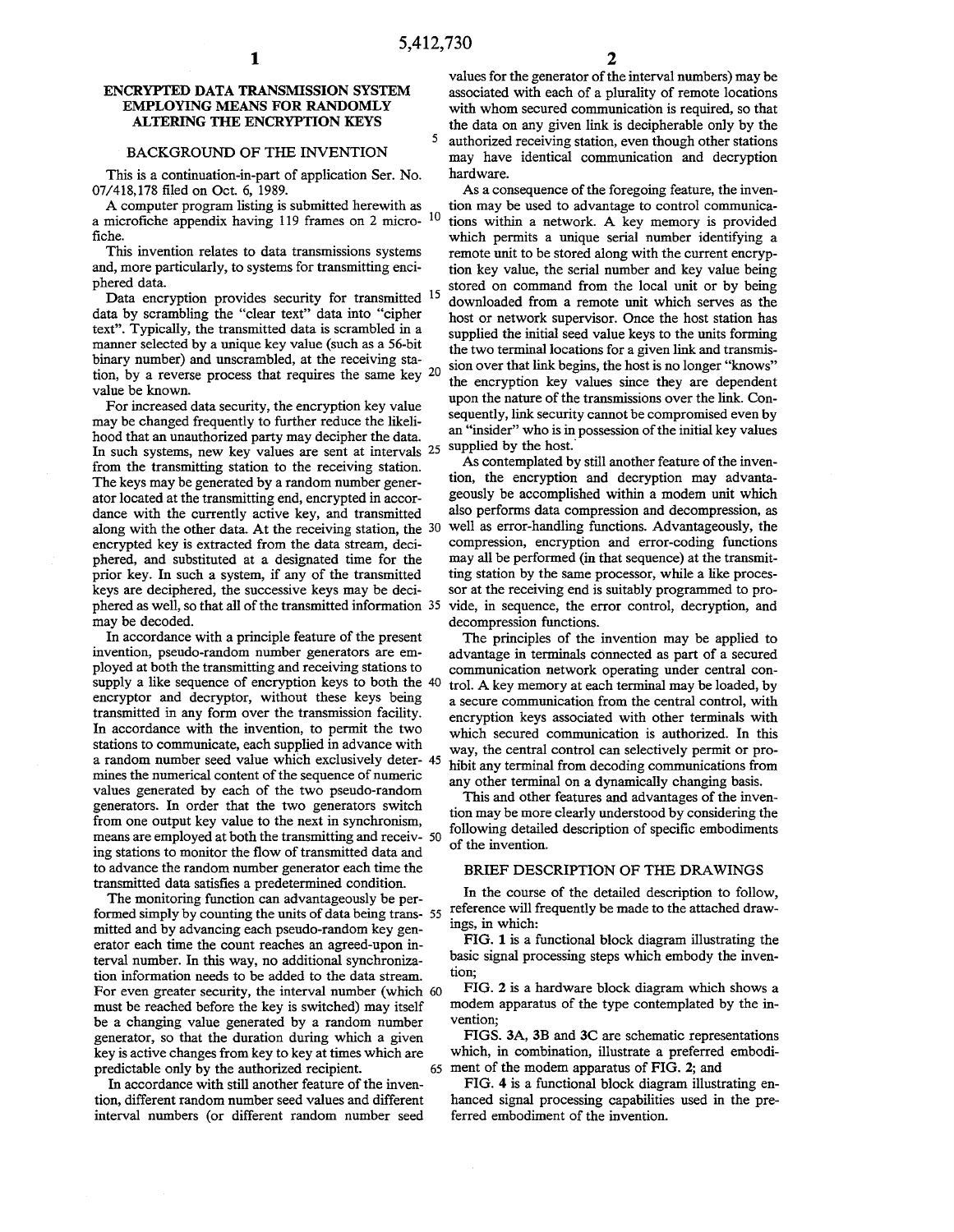#### DESCRIPTION OF THE PREFERRED EMBODIMENT

#### FIG. 1-Basic Processing

FIG. 1 illustrates the manner in which the data being transmitted is subjected to a sequence of signal processing steps as contemplated by the present invention. These processing steps are executed at a transmitting station 11 and at a receiving station 12 connected to opposite ends of a communications channel 13.

At the transmitting station 11, a source of data 15 supplies a serial data stream to the data input of an encryptor 17. The data from source 15 may take substantially any form, such as a file of text characters, each encoded as a 8-bit byte, or a file of numerical binary 15 information expressed in l6-bit or 32-bit words. A block counter 21 monitors the stream of data from the source 15 and generates an "advance signal" each time the data meets a predetermined condition. Advantageously, the block counter 21 may simply count the number of bytes 20 (characters), words or blocks of data being transmitted, compare the current count with a predetermined 37 interval number" and produce an advance signal each time the current count reaches the interval number (at which time the current count is reset to 0).

The advance signal produced by block counter 21 is supplied to the advance input of a pseudo-random number generator 23 which supplies a sequence of encryption key values to the key input of the encryptor 17. The content of the key sequence is predetermined by the 30 combination of (1) the internal makeup of the generator 23 and by (2) a supplied random number seed value which initializes the generator 23. The generator 23 responds to each advance signal from block counter 21 by changing its output to the next successive encryption 35 key value. Thus, for example, the combination of counter 21 and generator 23 operate to change the encryption key each time total number of bytes transmitted is an exact multiple of the predetermined interval number.

The encryptor 17 translates fixed length segments of the data from source 15 ("clear text") into fixed-length "cipher text" output segments, each segment translation taking place in a manner uniquely determined by the encryption key currently supplied by the pseudo-ran- 45 peripheral devices: a display 109, a serial communicadom number generator 23. The encryptor 17 (and the decryptor 19, to be discussed) may advantageously employ the accepted NBIS Data Encryption Standard (DES), which codes and decodes data in 64-bit (8 byte) counter 21 need not supply advance signals on boundaries between encryption units, nor does the generator 23 need to provide new key value precisely on encryption unit boundaries. Instead, the encryptor 17 may time on the next successive encryption unit of data.

At the receiving station 12, the incoming cipher text is applied to the data input of the decryptor 31 whose key input is connected to receive a sequence of keys from the pseudo-random number generator 27. The 60 croelectronics, Inc. clear text output from the decryptor 31 is applied to a data utilization device 33 and is monitored by a block counter 29 which supplies advance signals to the number generator 27. Block counter 29 performs the identitransmitting station 11 and hence supplies advance signals to the generator 27 at precisely the same times (relative to the data stream) that counter 21 advances

generator 23. Each time the current count reaches the interval number, the pseudo-random number generator 27 is advanced. Since the internal makeup of random number generator 27 is identical to that of generator 23, and since it is supplied with the same seed value, and since block counter 29 is supplied with the same interval number value as that supplied to the block counter 21, exactly the same sequence of keys will be supplied to the random number generators 23 and 27, and the keys will change at precisely the same time (relative to the data stream) to accurately decipher the transmitted data.

Of course, in order for the receiving station to successfully decipher the incoming cipher text, the receiving station 12 must be provided (in some fashion) with both the correct seed value and the correct interval number. These values are supplied to the receiving station in advance of the transmission by any secure means. However, once the receiver possesses these values, no further information is required to decipher the transmissions. No key values, key verification values, or key synchronization signals need accompany the transmitted ciphered text to control or coordinate the encryption or decryption processing, even though the encryption keys are continuously changing to enhance security.

#### FIG. 2-Hardware

The principles of the present invention may be advantageously implemented in a data communications modem having a hardware architecture of the type generally depicted in FIG. 2 of the drawings. As shown, the modem operates under the supervisory control of a microprocessor 101 such as the model 80188 microprocessor available from Intel Corporation. The instructions and data operated on by the microprocessor 101 are stored in a memory subsystem 103 which is composed of both read-only memory (advantageously 40 implemented as EPROM memory) and random access memory (RAM). Memory subsystem 103 is coupled to the microprocessor 101 by a memory address bus 105 and a data bus 107.

units in accordance with a 56-bit key. The block 50 constructed using a modem unit 115, model R9696 chip buffer the new keys temporarily, using it for the first 55 standard, as well as the V.22 bis standard, and further The data bus 107 also provides a data path to three tions controller (SCC) 111, and a modem module 113. The SCC 111 may take the form of an integrated circuit such as the model 82530 controller manufactured by Intel Corporation. The modem module 113 may be set available from Rockwell International Corporation, a cooperating set of integrated circuits capable of performing trellis-coded modulation and demodulation meeting the V.32 9600 baud communications protocol includes analog/digital conversion circuits which provide an interface to a direct access adapter (DAA) 117. The adapter 117 may take the form of a type CH1828 integrated circuit DAA available from Cermetek Mi-

cal function as that performed by the counter 21 at the 65 port 121 (e.g., a RS-232c or RS-422 standard port). The The modem hardware shown in FIG. 2 is used at both ends of the communications channel. At the transmitting end, data to be transmitted is supplied by the connected data terminal equipment (DTE) via the serial asynchronous serial interface with the DTE typically operates under the combined control of the microprocessor 101 and the SCC 111 in accordance with a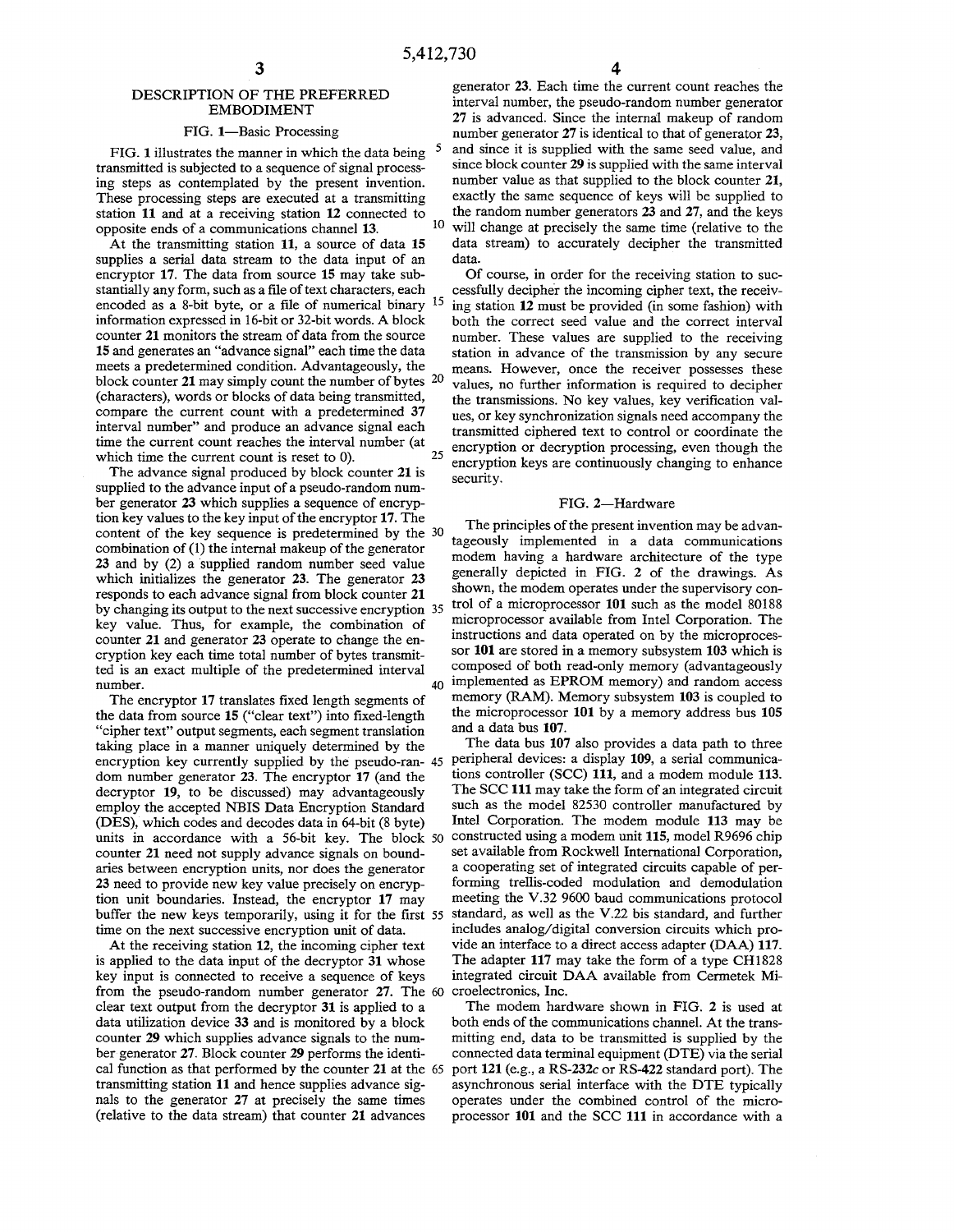standard interface protocol<sub>s</sub>(e.g., the V.42 standard protocol). The DTE (data teiminal equipment) may be any terminal or computer adapted to communicate via this standard port using the selected serial protocol.

The encryption/decryption processing is essentially 5 "transparent" to the DTE; that is, the data is enciphered and deciphered without effecting the content of the data sent by or received by the DTE. However, it is desirable to permit the connected DTE to send commands (such as extensions to the standard "AT com- 10 mand set") which will control encryption processing, turning encryption ON and OFF, and accepting seed values and interval numbers entered as "passwords" directly from the connected DTE.

Data signals from the DTE which are to be transmit- 15 ted are encrypted as described above and shown in FIG. 1, the random number seed values and the interval number values being pre-supplied to the microprocessor 101 and stored in memory subsystem 103. At the receiving end, the modem module 113 shown in FIG. 2 20 receives the incoming data (typically as a 9600 baud trellis-coded signal adapted for transmission over the analog telephone link) and converts that incoming signal into data which is processed by microprocessor 101 and supplied via the SCC 111 to the connected DTE. In 25 the receiving mode, microprocessor 101 decrypts the data as illustrated by the receiving station 12 in FIG. 1.

#### FIGS. 3A, 3B and 3C-Preferred Embodiment

FIGS. 3A, 3B and 3C, in combination, illustrate a 30 preferred embodiment of the modem hardware shown in FIG. 2. It should be noted that the devices illustrated in FIGS. 3A, 3B and 3C which are common to the functional units in FIG. 2 are designated by identical "Drawing Reference Characters". 35

FIG. 3A illustrates the microprocessor 101, the memory subsystem 103, and various supporting logic. The crystal inputs Xl and X2 to the microprocessor 101 provides an external connection for a fundamental mode parallel resonant crystal 157 (Y1). The resonant 40 crystal 157 is utilized by the internal oscillator of the microprocessor 101 to generate the clock signal, CLKOUT. In a preferred embodiment, the resonant crystal 157 has a fundamental frequency of 14.7456  $Mhz.$  45

The memory subsystem 103 includes memory devices *103a-d.* The "jumper points" are designated as "E1-- E12". The "jumper points" facilitate implementing various types of memory devices and memory configurations employed by the memory subsystem 103. The 50 memory subsystem 103 is discussed in detail below.

FIG. 3B illustrates the serial communications controller (SCC) 111, the serial port 121, the data terminal equipment (DTE), and various supporting logic. The integrated circuits 123, 124, 125, 127, 129, 131, 135 and 55 137 are utilized to time delay various signals from the microprocessor 101 and thereby provide orderly operation between the microprocessor 101, the SCC 111 and the modem unit 115. These integrated circuits also generate the synchronous ready signal and asynchronous 60 includes memory devices *103a-d.* The memory subsysready signal, SRDY and ARDY, respectively.

As mentioned above, the data terminal equipment (DTE) communicates with the modem hardware over the serial port 121 (e.g., a *RS-232c* or a RS-422 standard port). FIG. 3B illustrates interface configurations to 65 implement both a RS-232 interface standard and a RS-422 interface standard. The differential line drivers 149 (U25) and the differential line receivers 151 (U26) are

employed to implement the RS-422 interface standard. The line drivers 139 (U20), 141 (U21), and 147 (U24) are employed to implement the RS-232 interface standard. It will be readily appreciated by those skilled in the art that although two types of interfaces are depicted, only one interface is actually utilized at one time. The integrated circuits employed to implement the interface standard not used are unnecessary.

FIG. 3C illustrates the modem unit 115, the direct access adapter (DAA) 117, the telephone interface 120, and various supporting logic. The micro-switch bank 155 (SW2) provide the user the option of "hard-wiring" the baud rate settings for the modem unit 115. In operation, the switch settings of the micro-switch bank 155 are passed to the modem unit 115, via the octal buffer 145 (U23), when the modem hardware is powered-up or reset.

TABLE 1, below, provides information on the model or type of devices employed in the modem hardware illustrated in FIGS. 3A, 3B, and 3C. TABLE 1 also provides one of several manufactures and/or suppliers of the devices. TABLE 1 references the devices by "Drawing Reference Characters" and "Device Reference Designations" consistent with their usage in FIGS. 3A, 3B, and 3C.

TABLE 1

| Drawing<br>Ref.<br>Char. | Device<br>Ref.  |                   |                                 |
|--------------------------|-----------------|-------------------|---------------------------------|
|                          | Desig.          | Type              | Manufacturer                    |
| 101                      | U1              | 80188             | Motorola, Inc.                  |
| 103a                     | U2              | 27C256            | Intel Corporation               |
| 103 <sub>b</sub>         | U3              | 27C256            | Intel Corporation               |
| 103c                     | U4              | JEDEC             | Intel Corporation               |
| 10 <sub>3d</sub>         | U5              | JEDEC             | Intel Corporation               |
| 119                      | U6              | 74ALS373          | Texas Instruments, Inc.         |
| 123                      | U8              | 74HC163           | Texas Instruments, Inc.         |
| 124                      | U9              | 74HC163           | Texas Instruments, Inc.         |
| 125                      | U10             | 74HC163           | Texas Instruments. Inc.         |
| 127                      | U11             | 24AS00            | Texas Instruments, Inc.         |
| 129                      | U12             | 74AS04            | Texas Instruments, Inc.         |
| 131                      | U13             | 74AS04            | Texas Instruments, Inc.         |
| 133                      | U14             | <b>DS1232</b>     | Dallas Semiconductor            |
| 135                      | U15             | <b>74AS00</b>     | Texas Instruments, Inc.         |
| 137                      | U16             | 74AS00            | Texas Instruments, Inc.         |
| 111                      | U17             | 82530             | Intel Corporation               |
| 115                      | U18             | R9696-DP          | Rockwell International Corp.    |
| 117                      | U19             | CH1828            | Cermetek Microelectronics, Inc. |
| 139                      | U20             | 74HC126           | Motorola, Inc.                  |
| 141                      | U21             | <b>DS14C88</b>    | Motorola, Inc.                  |
| 143                      | U22             | 74HC374           | Texas Instruments, Inc.         |
| 145                      | U23             | 74HC540           | Texas Instruments, Inc.         |
| 147                      | U24             |                   | Motorola, Inc.                  |
| 149                      | U25             | 26LS31            | Motorola, Inc.                  |
| 151                      | U26             | 26LS32            | Motorola, Inc.                  |
| 153                      | в               | CMB <sub>06</sub> | Star Micronics                  |
| 155                      | SW <sub>2</sub> |                   |                                 |
| 157                      | Y1              |                   |                                 |

The manufacturer specification sheets, commonly known as "Data Sheets", for the device model or type' indicated above are hereby incorporated by reference.

As mentioned above, the memory subsystem 103 tem 103 may be implemented using RAM, ROM and/or PROM type memory devices. TABLE 1 indicates the memory devices *103a* and 103b are type 27C256, ultra violet erasable programmable read only memories (UV PROMs) manufactured by Intel Corporation. When either of memory devices *103a* or 103b is a PROM type device, then both *103a* and 103b should be implemented using PROM type devices.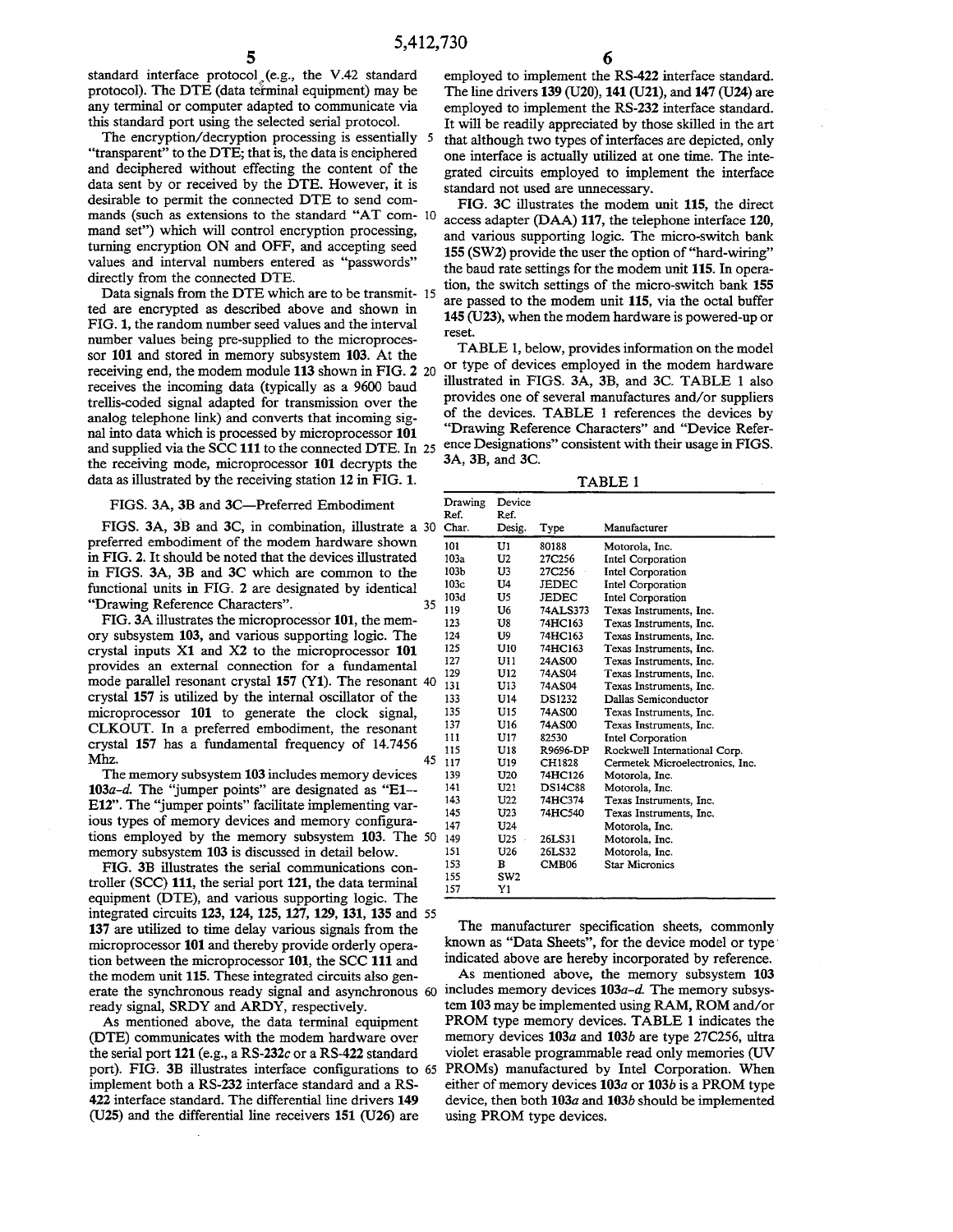Memory devices *103a* and *103b* may also be type HM62256LP-SL series or HM62256LFP-SL series CMOS static RAM manufactured by Hitachi America, Ltd. Further, memory devices *103c* and *103d* may also be type HM62256LP-SL series or HM62256LFP-SL 5 series CMOS static RAM. It will be appreciated by one skilled in the art that a JEDEC type RAM, memory devices *103c* and 103d, is a RAM that conforms to the industry standards regarding the integrated circuit packaging. The type HM62256LP-SL series or 10 HM62256LFP-SL series CMOS static RAM devices meet JEDEC standards.

The storage capacity of the memory subsystem 103 may be increased or decreased in relation to modem hardware and/or modem software requirements. For 15 example, memory subsystem 103 may be configured using 128K type, 256K type, and/or 512K type RAMs/ROMs/PROMs. The "jumper points" facilitate implementing various memory device types and memory configurations of the memory subsystem 103. The 20 manufacturer, by way of a memory device's data sheet, provides configuration instructions. These instructions dictate "jumper point" usage.

The power and ground pins for the integrated circuits, the buzzer 153, and the micro-switch bank 155 of 25 the modem hardware are not depicted in FIGS. 3A, 3B and 3C. TABLE 2, below, provides power and ground pin connections for the devices used to implement the modem hardware illustrated in FIGS. 3A, 3B and 3C. In particular, TABLE 2 indicates the pin connections to 30  $+5V$ , digital ground, analog ground, and  $+/-12V$ . TABLE 2 references the devices by the "Drawing Reference Characters" and "Device Reference Designations" consistent with their usage in FIGS. 3A, 3B,

#### FIG.4-Enhancements

The principles of the invention may be advantageously employed to encipher and decipher data which is also compressed for enhanced transmission efficiency and combined with error detection/correction coding. Moreover, the invention may utilize a key storage system to store unique keys for different called and calling parties, and may employ means for varying the interval number in a random fashion so that the time durations during which particular encryption keys are active varies in unpredictable ways. These further enhancements to the system are depicted in FIG. 4 of the drawings which illustrates the preferred embodiment of the invention.

If the data signals are to be "compressed" for increased transmission efficiency (e.g., by Huffman encoding or the like), the compression processing of the data should precede encryption, because the encryption process inherently randomizes the data, eliminating the redundancy upon which efficient compression depends. On the other hand, error control processing (such as adding cyclic redundancy check (CRC) block checking codes) is best done after encryption in accordance with the invention, because successful synchronization of the advance signals from the block counters 21 and 29 requires substantially error-free data transmission (which the error-checking protocols insure).

As contemplated by the present invention, data compression, data encryption, and error control functions may all be performed by a single control processor. Thus, when a modem of the class shown in FIG. 2 of the drawings is employed, the microprocessor **101** operates on the outgoing data stream by first performing 35 data compression, then performing the encryption step,

| TABLE 2                        |                                 |                       |                          |                         |                 |    |  |  |  |
|--------------------------------|---------------------------------|-----------------------|--------------------------|-------------------------|-----------------|----|--|--|--|
| Drawing<br>Reference Character | Device<br>Reference Designation | $+5 \text{ V}$ Pin(s) | Digital<br>Ground Pin(s) | Analog<br>Ground Pin(s) | $+12$ V $-12$ V |    |  |  |  |
| 101                            | U1                              | 9, 21, 43             | 26, 46, 47, 50, 60       |                         |                 |    |  |  |  |
| 103a                           | U <sub>2</sub>                  | 28                    | 14                       |                         |                 |    |  |  |  |
| 103 <sub>b</sub>               | U3                              | 28                    | 14                       |                         |                 |    |  |  |  |
| 103c                           | U4                              | 28                    | 14                       |                         |                 |    |  |  |  |
| 103d                           | U <sub>5</sub>                  | 28                    | 14                       |                         |                 |    |  |  |  |
| 119                            | U6                              | 20                    | 1, 10                    |                         |                 |    |  |  |  |
| 123                            | U8                              | 1, 4, 5, 7, 10, 16    | 3, 6, 8                  |                         |                 |    |  |  |  |
| 124                            | U9                              | 6, 10, 16             | 3, 4, 5, 8               |                         |                 |    |  |  |  |
| 125                            | U10                             | 1, 4, 10, 13, 14      | 7                        |                         |                 |    |  |  |  |
| 127                            | U11                             | 14                    | 7                        |                         |                 |    |  |  |  |
| 129                            | U12                             | 14                    | $\frac{7}{7}$            |                         |                 |    |  |  |  |
| 131                            | U13                             | 14                    |                          |                         |                 |    |  |  |  |
| 133                            | U14                             | 8                     | 3, 4                     |                         |                 |    |  |  |  |
| 135                            | U15                             | 14                    | $\overline{7}$           |                         |                 |    |  |  |  |
| 137                            | U16                             | 14                    | $\overline{7}$           |                         |                 |    |  |  |  |
| 111                            | U17                             | 7, 8, 9               | 31                       |                         |                 |    |  |  |  |
| 115                            | U18                             | 1, 45, 61             | 29, 37, 53               | 30, 31                  | 32              | 36 |  |  |  |
| 117                            | U19                             |                       |                          | 3, 4                    | 1               | 10 |  |  |  |
| 139                            | U20                             | 14                    | 7, 12, 13                |                         |                 |    |  |  |  |
| 141                            | U21                             |                       |                          | 7                       | 14              | 1  |  |  |  |
| 143                            | U22                             | 20                    | 1, 10                    |                         |                 |    |  |  |  |
| 145                            | U <sub>23</sub>                 | 20                    | 10                       |                         |                 |    |  |  |  |
| 147                            | U24                             | 14                    | 7                        |                         |                 |    |  |  |  |
| 149                            | U25                             | 16                    | 8, 12, 15                |                         |                 |    |  |  |  |
| 151                            | U26                             | 16                    | 8, 12                    |                         |                 |    |  |  |  |
| 153                            | в                               | Power                 | Ground                   |                         |                 |    |  |  |  |
| 155                            | SW <sub>2</sub>                 | 16                    | 9                        |                         |                 |    |  |  |  |

The bypass capacitors are not illustrated in FIGS. 3A, 3B and 3C. It will be appreciated by those skilled in the art that these capacitors have a first terminal con- 65 nected to the power pin of the integrated circuit and a second terminal to ground. These type capacitors may have a capacitance value of about 0.01 microfarad.

and finally performing the error detection/protection processing before forwarding the data on to the modem module 113 for trellis coding and digital-to-analog conversion for transmission over the telephone network.

The signal processing functions used in this enhanced arrangement are shown in FIG. 4 of the drawings. In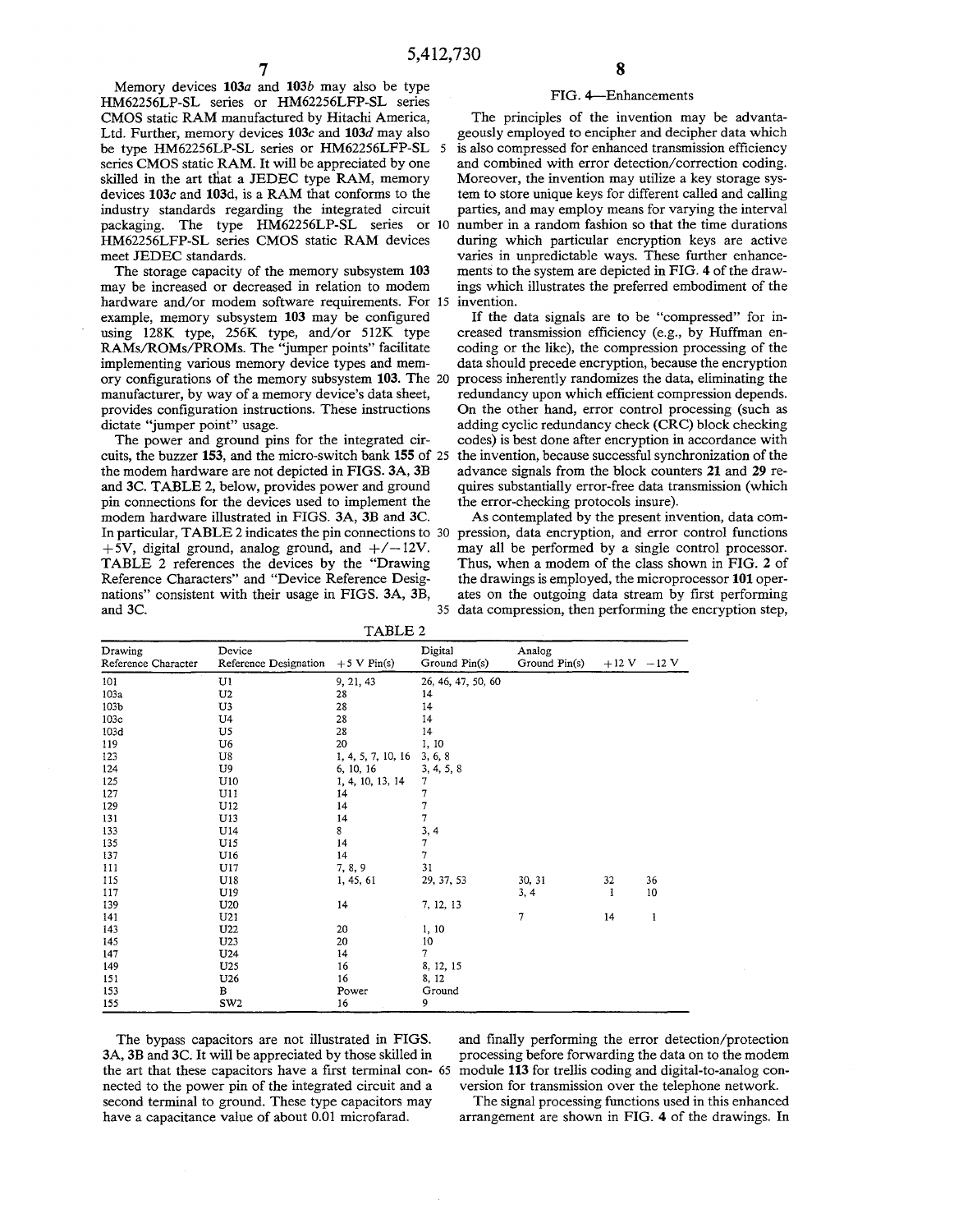9

FIG. 4, the functional units employed in the basic system shown in FIG. 1 are designated by the same numerals used in FIG. 1, and the description of those units need not be repeated.

A data compressor 34 is shown connected between 5 the data source 15 and the encryptor 17. In the hardware as seen in FIG. 2, data compression may be conveniently performed by the microprocessor 101 on the data from the DTE obtained via the SCC 111. At the receiving station 12 as seen in FIG. 4, a data decompres- 10 sor 35 is connected between the decryptor 31 and the data utilization device 33. Note also that, as depicted in FIG. 4, the data is monitored by the block counter 21 prior to compression, rather than afterwards. Correspondingly, at the receiving station 12, the block 15 counter 29 monitors the data flow after it is decompressed. In this way, both counters monitor the same data stream. Both could be reconnected to monitor the compressed data stream if desired, however.

Error control processing is done by the error control 20 coder 36 which, for example, might add cyclic redundancy check data to the data being transmitted to permit data correction in the error detector/corrector 37 at the receiving end, or to initiate a retransmission under the active error correction protocol. This error correc- 25 tion processing (at both ends) may be advantageously performed by the same microprocessor that performs the data compression and encryption functions.

To further enhance the security of the transmission, the duration of the interval during which each given 30 key is active may be changed in a pseudo-random fashion. For this purpose, a pseudo-random number generator 38 is used at the transmitting station 11 to supply the interval numbers to the block counter 21. The generator 38 is advanced to a new number each time an advance 35 signal is received from the output of block counter 21 over line 39 (so that a new interval number is supplied to the block counter 21 each time it advances the encryption key generator 23). Block counter 21 may simply load the interval number from generator 38 into an 40 accumulator which is then decremented toward zero when it emits the advance signal to generator 23, at which time it is loaded with a new and different interval number from generator 38. At the receiving station 12, a pseudo-random generator 40 (which performs the 45 same pseudo-random number generating process as the generator 38 at the transmitting station 11) supplies a sequence of interval numbers to counter 29. Generator 40 is advanced by the advance signals from counter 29 which also advance the encryption key generator 27. 50

The random number generators 23 and 38 at the transmitting station obtain their seed values from a key memory 50. Key memory 50 stores the random number keys indexed by destination (along with telephone dialup numbers for automatic dialing). Similarly, at the 55 receiving station, the seed values for the remote terminals from which the receiving station is authorized to receive information are stored in a key memory 60 connected to supply seed values to the generators 27 and 40. The key memories eliminates the need for au- 60 thorized users to remember and enter keys before each transmission or reception.

In addition, the use of key memories allows the stations to be operated as terminals in a secure network under the control of a central station which, in separate 65 transmissions over different secure links, enters (and erases) the keys needed by authorized sending and receiving stations connected to the network. In this way,

the central station permits one network user to transmit to a single other user, or to "broadcast" to selected, authorized users on the network only, while enabling all terminals to use the network for unsecured transmissions.

The key memory within each station modem unit includes a lookup table comprising a plurality of entries, each of which stores control information concerning another station in the network. Advantageously, each table entry specifies:

- (1) the serial number which identifies a remote hardware unit (and which corresponds to a serial number stored in the non-volatile memory of that remote unit);
- (2) the current encryption key value (e.g. an 8 digit DES encryption key) to be used for communications to and from that remote station; and
- (3) an optional dial-up telephone number (or comparable routing information used by the network switching system).

A switch operated by a physical key is also advantageously included in each station unit and has "security enabled" and "security disabled" positions. The key memory can only be loaded with values identifying one or more remote units with whom communications are authorized when the switch is in the "security disabled" position (typically when the unit is being set up by an authorized operator who has the physical key needed to disable the security switch). At that time, the table can be loaded either from a remote (host) station or by a local command which takes the form of an extension to the standard modem AT command set. That load command take the form:

#### AT JSN KDESKEY PHONENUM

where AT is the AT command prefix, JSN is the letter "J" immediately followed by the serial number of the remote station with which communications is authorized, KDESKEY is the letter "K" immediately followed by an 8 character DES encryption key, and PHONENUM is the standard routing code (e.g. dial-up phone number string). In the preferred embodiment, up to 1000 serial numbers and keys, and up to 100 optional dial-up phone number strings (each with up to 39 digits) may stored in the key memory lookup table.

To make a secured transmission, the calling station uses PHONENUM to establish the connection, normal modem handshaking procedures are executed to establish a working data connection, including standard parameter negotiations (e.g. the V.42 parameters if that protocol is being used). If the security key is enabled, and a secure transmission is being requested by the caller, the answering modem will not send its parameter message (the V.42 XID frame) until it receives one from the originator, this initial message including the (unencrypted) originator's serial number. The answering modem uses the received serial number to select the locally stored encryption key corresponding to that serial number, and encrypts its responsive XID frame using the fetched key. Thereafter, all transmissions between the originating and answering modems are encrypted and the encryption keys at each end of the secure ling are thereafter altered in accordance with the encryption algorithm as heretofore described.

In accordance with an important feature of this arrangement, the host system may initially authorize communication between two connected units by supplying